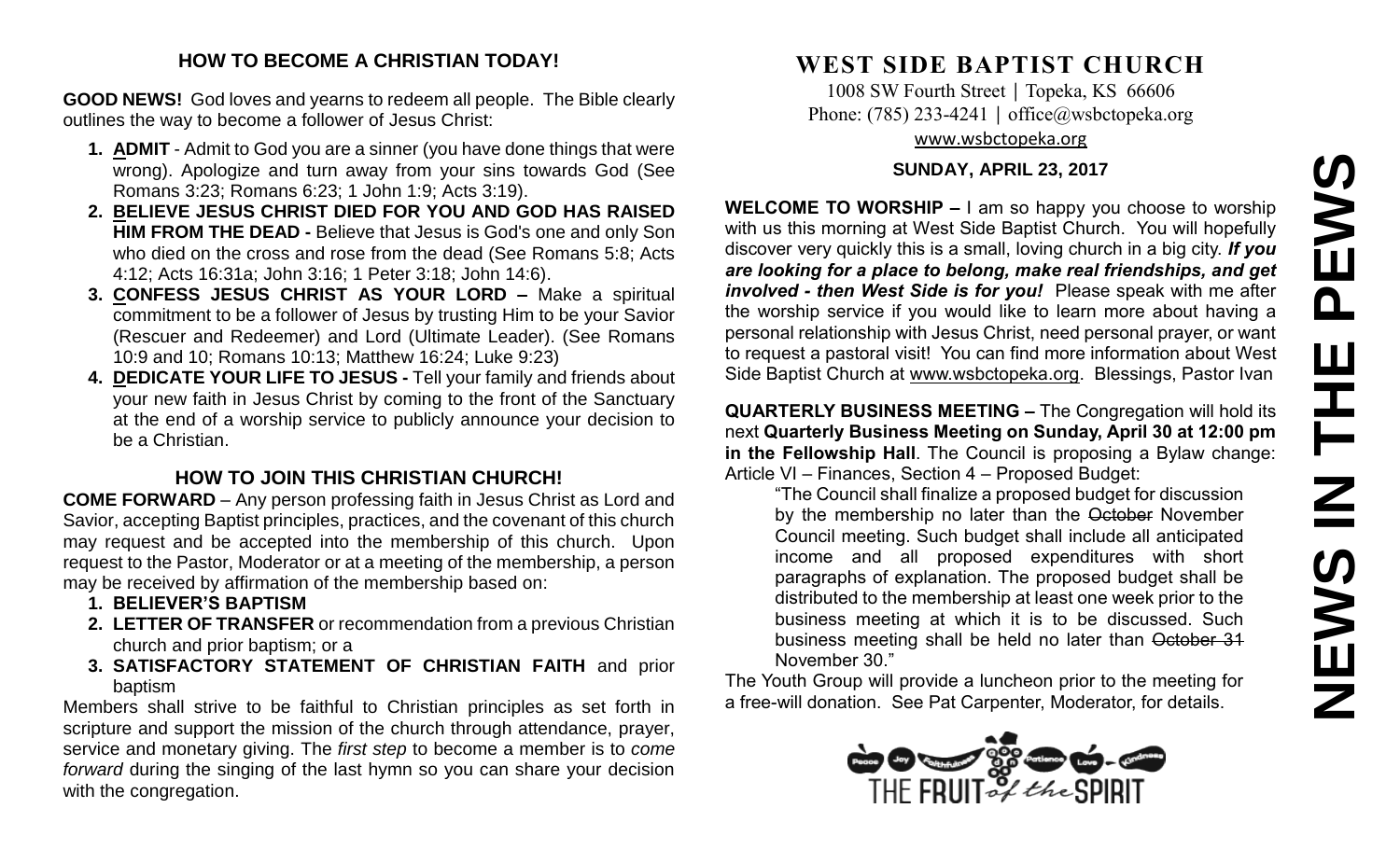# **WEEKLY CALENDAR**

#### **SUNDAY, APRIL 23**

| $9:15$ am         | <b>Sunday School</b>              |
|-------------------|-----------------------------------|
| $10:30$ am        | Worship (S)                       |
| $2:30$ pm         | <b>Mission Meeting</b>            |
| $4:00 \text{ pm}$ | Bible Study – Book of Isaiah (HH) |
|                   |                                   |

### **MONDAY, APRIL 24**

 9:00 – 11:00 am Baby Closet Ministry 6:00 pm Capital City Men's Chorus (FH)

 **TUESDAY, APRIL 25**

7:15 pm Outreach Meeting (HH)

### **WEDNESDAY, APRIL 26**

| 10:30 am         |  |
|------------------|--|
| $4:00 - 5:30$ pm |  |
| $6:00 - 7:00$ pm |  |
| 5:30 pm          |  |
| 6:00 pm          |  |
| $6:00$ pm        |  |
| 7:00 pm          |  |
|                  |  |

## **THURSDAY, APRIL 27**

# **FRIDAY, APRIL 28**

# **SATURDAY, APRIL 29**

1:00 pm Worship Team Practice (S)

### **SUNDAY, APRIL 30**

 9:15 am Sunday School 10:30 am Worship 4:00 pm Bible Study - Book of Isaiah (HH)

# **IN OUR THOUGHTS AND PRAYERS**

Trena Ansell – hip replacement Mark Arnold (Alice and Clarence Payne's brother-in-law) In Remission \*Jane Baker – Healing for health concerns Albert Carpenter – Healing for health issues (Harry and Pat's son) Bradley Carpenter – Healing for liver (Harry and Pat's grandson) Susan Carpenter – Healing (Harry and Pat's daughter in law) Esther Carrier – Healing for health concerns \*June Cunningham – Healing for health concerns Zaylee Fortson – Healing for leukemia (age 8) in Superior, Montana. Grace Hart – Healing for health concerns (Janet Nyfeler's mother) Jack & Amanda Hilbert – Pregnancy (Almira's Granddaughter) \*Russ Hunter – Healing for health issues (Fran's husband) \*Alice Kieffer – Healing for health concerns Karen Kirby – Healing for health concerns \*Reginald Kirby – Healing for health concerns Larry Kramer – nieces' husband Brian has cancer \*Etta Landis – Healing for health concerns Kim Maggard – Suffering seizures \*Madeleine Martinson – Healing for health concerns \*Mae Martin – Healing for health concerns Josiah Matlock – Healing for leukemia (Candace Calloway's daughter) Nancy May – Healing for health concerns Marie Merrifield – fell and broke some ribs Don Morris - Sick Ken Paslay – Diabetes issues Sonny Payne – Healing for health concerns (Clarence Payne's brother) \*Juanita Plankinton – Healing for health concerns Becky Poe – recovering from knee replacement Roxie – Healing health concerns (Molly Morris' sister/b-i-l) Elaine Randle – Healing for health concerns (Marianne Spano's sister) Lynn Reeves – Healing for health concerns Jill Roesler – Healing for health concerns Marty Rosa – Healing for health concerns \*Jeff Runyan – Healing for health concerns Colleen Smith – Brother Mike has mass on the throat having it checked out

Bible Study (HH) 4:00 – 5:30 pm Free Fruits & Vegetables (FH) 5:00 – 7:00 pm Baby Closet Ministry Wednesday Night Supper (FH) WWW Kids Bible Club Adult Bible Study (HH) Choir Practice (S)

 1:00 – 3:00 pm Baby Closet 6:30 pm NIA Meeting (HH)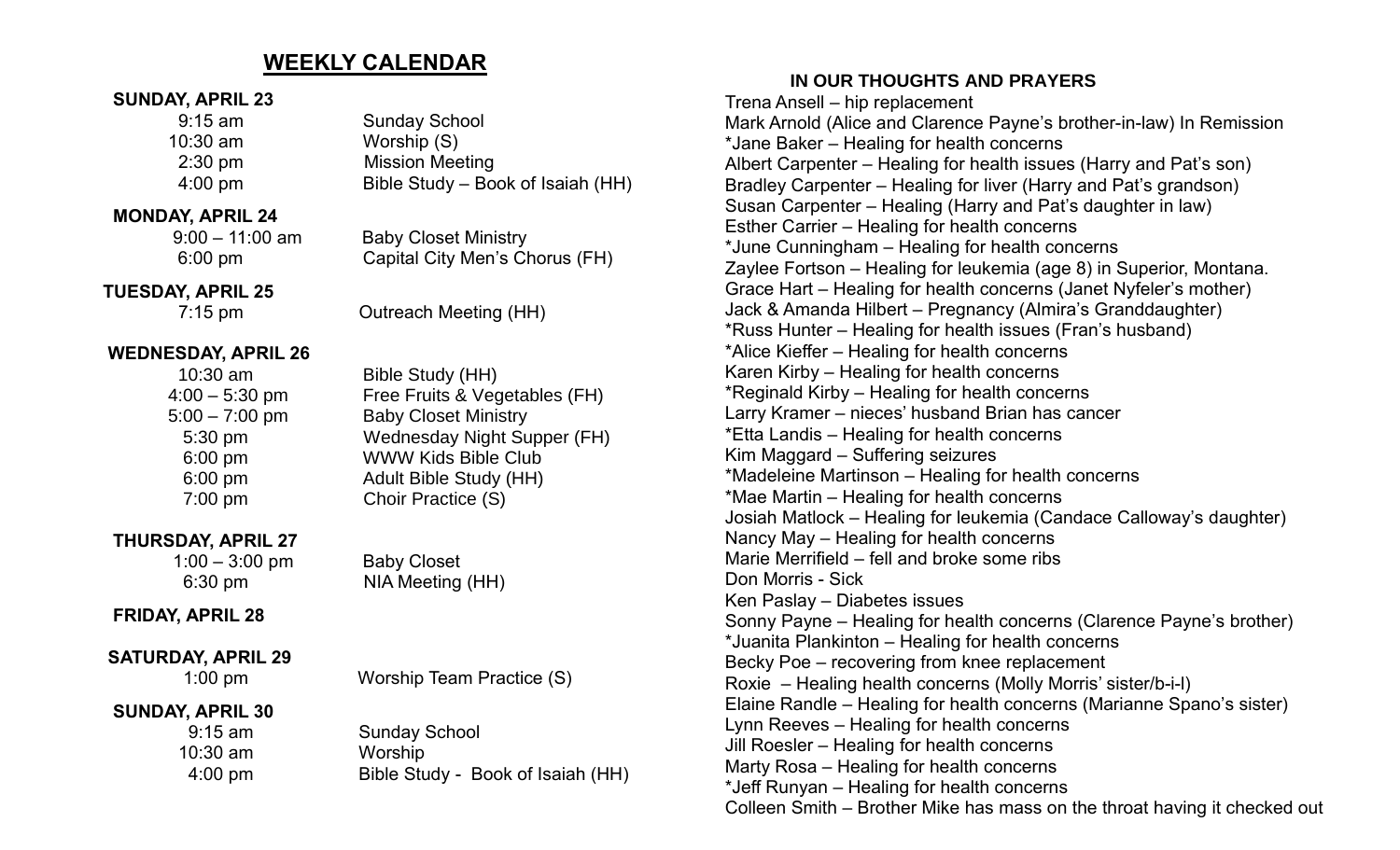Linda Smith – Healing for health concerns (Music Dir. at Central Cong.) \*Hazel Smith-Tindall – Healing for health concerns \*Paul Snickles – Healing for health concerns Keith Springer – Healing (Marianne Spano's brother) Adriana White – Healing for personal issues Lola Zab – Healing (Marianne Spano's sister)

*\*Homebound*

#### **MISSION TRIP TO MURROW INDIAN CHILDREN'S HOME –** The Ministry



of Missions would like to plan a work trip to Murrow Indian Children's Home in Muskogee, Oklahoma, on **Monday, June 5 thru Thursday, June 8,** so we need to know who will be interested in going. If you are interested, please sign up on the sheet on the bulletin board. The mission trip will include time to make friends as you complete assigned physical work projects – see Mission bulletin board for a list

of possible projects. See Don Johnson for details or to volunteer.

**RIDE TO CHURCH** - If you need transportation to / from a worship service or another church-related activity, please call the Church Office at (785) 233- 4241 during office hours (Tuesday thru Friday, 8:00 a.m. to 4:30 p.m.) Volunteers are needed to ride along with our driver to pick-up / drop off children on Wednesdays and Sundays. Contact Mark Calloway if you would like to volunteer.

**SENIOR ADULT RETREAT** — Join the ABCCR **Senior Adult Retreat on Wednesday, April 26 and Thursday, April 27 at Cross Wind Conference Center**, Hesston, Kansas. The theme: "Reflections" 2 Corinthians 3:18. *Registration deadline is Monday, April 3, 2017*. Cost: \$10



per person, late fee assessed if postmarked after April 3. Cancellation Policy: A full refund will be given if cancelled by Thursday, April 6, 2017 After April 6, a \$25 fee per individual will be non-refundable. You can find a registration form in the Office.

**WOMEN'S MINISTRY (ABW) -** Travel with American Baptist Women's Ministries and American Baptist Women in Ministry (ABWIM) to the **Republic of Georgia on October 31 to November 11, 2017**, for a unique intercultural/interfaith spiritual pilgrimage. The Spiritual Pilgrimage will include up to 14 Baptist and



Muslim women from the U.S. The purpose of the pilgrimage is to break barriers and build bridges between Christians and Muslims, multiple generations, Georgians and Americans, and lay and ordained women. In the Republic of Georgia, women will experience homestays with Muslim families, advocacy for gender justice and religious rights, the stunning geography of Georgia's mountains and vineyards, and more! **Registration is now open until June 15, 2017.**

**LADIES NIGHT OUT -**Tuesday, May 2 @ 5:30 pm at Blind Tiger. Take a Night Off from cooking to connect with other Christian women during Ladies Night Out - a monthly gathering of women who encourage each other in their faith.



All women attending West Side Baptist Church are welcome. Please invite friends. Dinner is *Dutch Treat.* Car-pooling is encouraged. Please contact Trena for directions, questions, or to make a reservation.

**MEN'S NIGHT OUT** – Tuesday, May 2 @ 6:00 pm at Carlos O Kelly's. Join some familiar faces and discover new friends - at the Men's Night Out, a monthly gathering of men to enjoy a meal at a local restaurant (Dutch Treat) and enjoy Christian fellowship.



**RED CROSS CPR & FIRST AID TRAINING –**

Sign up for the CPR and first aid training taking place at no cost on Sunday, May 7 from 1:30 pm to 5:30 pm at West Side Baptist Church. The signup sheet is on the bulletin board outside the sanctuary. See Don Johnson for any further questions.